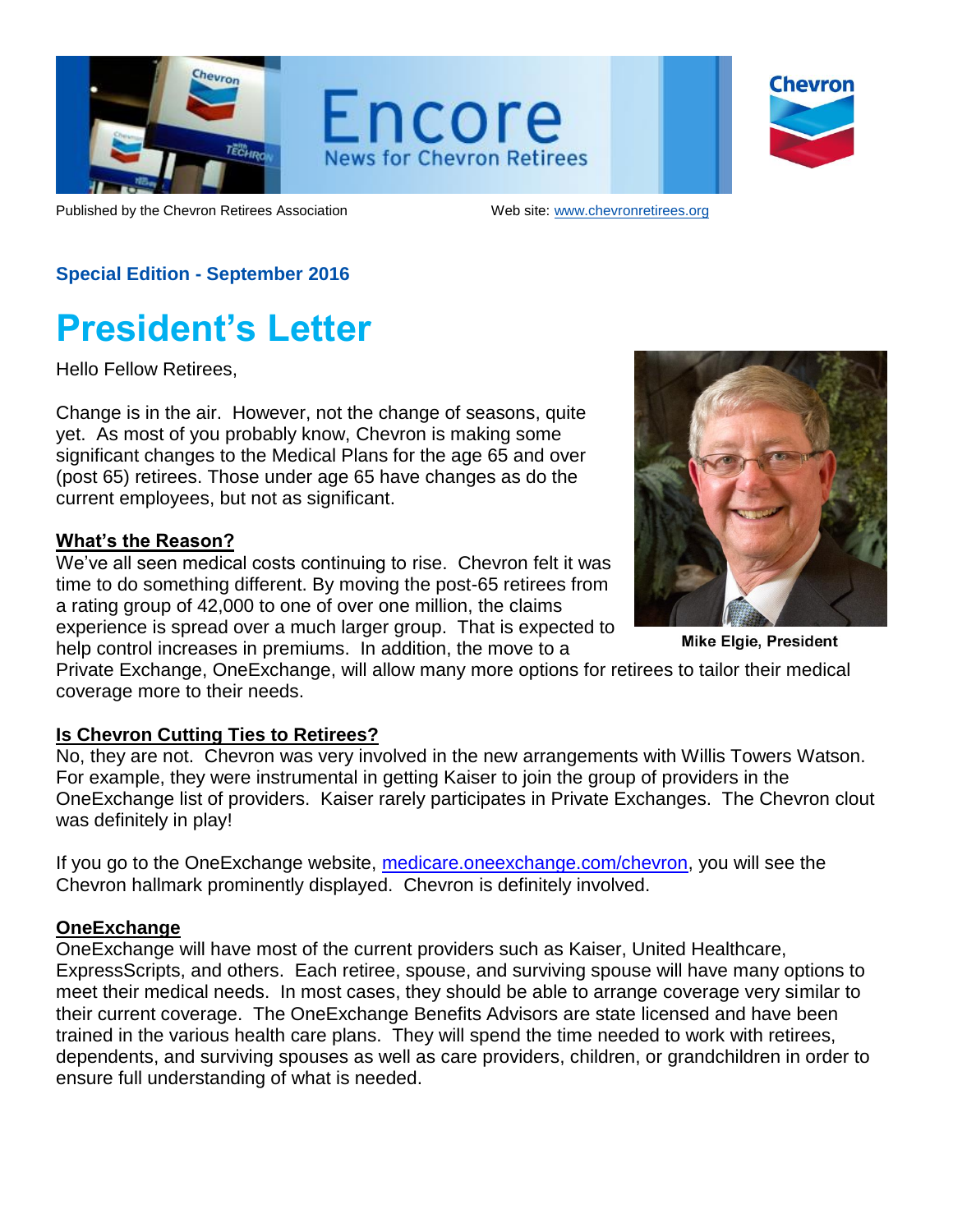I was just setting up my profile on the OneExchange website. It will help your enrollment process if you complete your OneExchange profile before you have your enrollment call with your Advisor. With our great range of ages for our retirees, one of the key spots to enter information is the medical power of attorney section. You can enter a main person and a backup.

The Advisors will be able to sign up retirees while on the phone with retirees during their scheduled appointment. Once you have completed your interview with the Advisor, you are set. If you need to do some checking and come back afterwards, you can arrange to speak with the same Advisor, if you like. The Advisors will also be available during the rest of the year if you have questions regarding your coverage.

#### **Health Reimbursement Arrangement (HRA)**

Currently Chevron's contributions to our medical plans are handled as part of Chevron's group health plans. Therefore, our medical premiums are the net after Chevron's contributions. With the Private Exchange, we will have to do things differently. We will pay our premiums directly to our provider of choice. The Chevron contribution will be provided via a Health Reimbursement Arrangement (HRA). We will be able to set up direct payments to our provider as we currently do through Mellon. We will also be able to set up our reimbursement from the HRA, directly to our checking accounts. The OneExchange Advisors will be able to assist us in setting all of this up.

#### **More Information**

There will about 100 Town Hall meetings at 30 locations around the country. If at all possible, it would be beneficial if you can attend one of these to get a better understanding of the new system. If you are unable to attend a Town Hall meeting (or in addition to the meeting), starting September 12 when you go to the OneExchange website noted above, you will also be able to go online to view a 30-minute YouTube video of the key information regarding the new plans. There is also a telephone number if you'd like to listen to a recording of the same information presented at the live meetings.

#### **Final Thoughts**

We retirees are usually not comfortable with change. We typically avoid it when possible, but there are times when it is unavoidable. In the new medical plan system, we won't have the three basic plans that are easy to choose from anymore; however, Chevron has spent a lot of time, energy and money developing a plan that over the long term should help control medical costs. The switch to a Private Exchange seems reasonable given the changing health care marketplace. The expansion of medical plan choices will give each retiree the ability to choose the best plan for his/her own situation. Carol and I are looking forward to selecting the best plan for us. We hope that you will do so also. As always, CRA stands ready to help and advocate on your behalf as the process unfolds.

These are significant changes so it is important to read all the information you will be receiving carefully. **There is no rollover** from current plans, so it will be necessary to enroll this fall during the three-month enrollment period. If you do not enroll, you will lose future eligibility for Chevron's contribution to medical plans. **So please be sure to sign up.**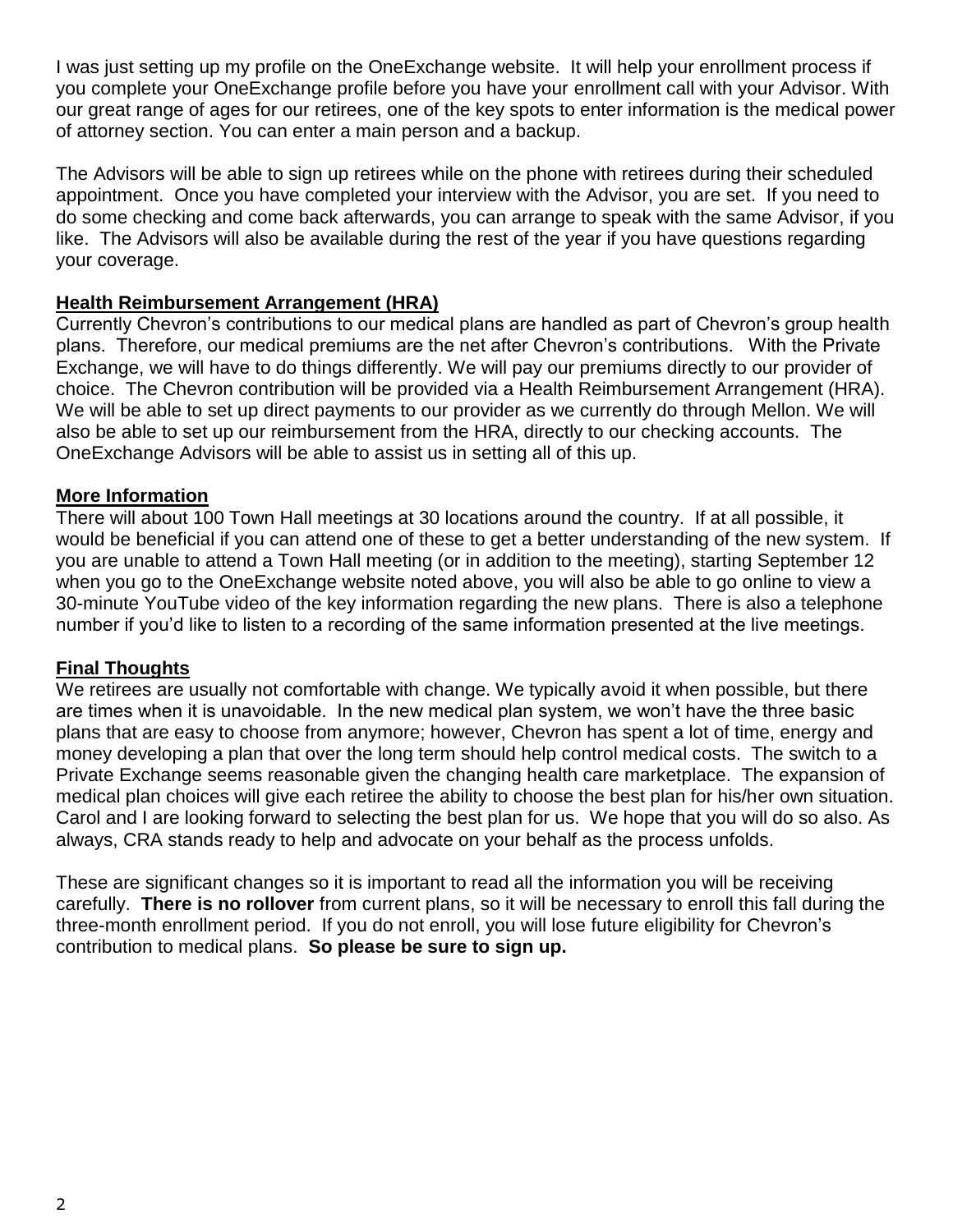We are pleased to include in this issue a special message from Joe Laymon, Chevron Vice President of HR and Corporate Services. Please also see Al Horan's Benefits Corner later in this Newsletter for additional information regarding the new medical plans.

Best regards,

*Mike* 

Mike Elgie Association President [melgie46@gmail.com](mailto:melgie46@gmail.com) 415.472.5947

# **A Special Message from Joe Laymon**

We value your contribution and accomplishments achieved during your Chevron service. At a time when some organizations are discontinuing retiree health benefits, we affirmed our philosophy to continue to provide access to retiree health coverage — we're just changing how it's provided to those who are age 65 and above. The change in how we will provide Chevron's company contribution, through OneExchange, will provide affordable options, greater flexibility and expanded choices for health care plans than if we continued with the current model.

While change can be unsettling for some, I am confident in our partnership with OneExchange to successfully help you through this transition in a highly engaging way. My team is working closely with OneExchange and CRA leaders to provide you with information to try and make this change as easy as possible.





Joe Laymon. VP of HR and Corporate Services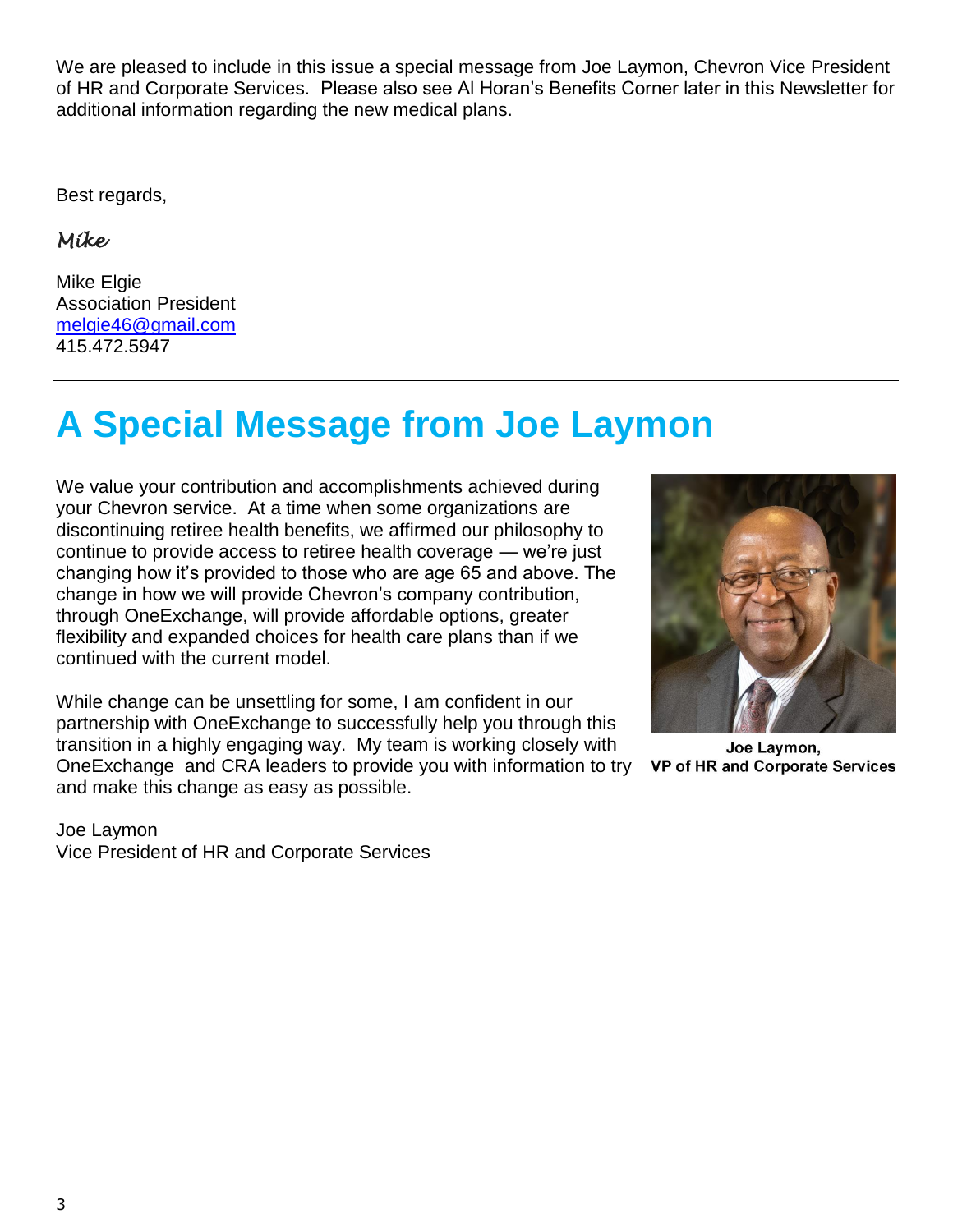### **Benefits Corner** *By Al Horan, Chair, CRA Benefits Committee*

By now everyone should have received Chevron's newsletter announcing the changes in medical coverage for 2017. Post-65 retirees will also receive an announcement from Towers Watson OneExchange.

Based on the feedback we received from retirees, the 2017 changes to the Chevron medical program came as a surprise. However, Chevron's decision to transfer the post-65 medical program to a private exchange is in line with 80% of other employers that are using or will be using private exchanges for medical coverage for their post-65 retirees. (Two examples of major Fortune 500 companies that have switched are AT&T and IBM. IBM is with OneExchange and from feedback I received from an IBM retiree he is pleased with the service provided by OneExchange.) If you visit the Chevron Retirees Association's website



Al Horan, Benefits

[\(www.chevronretirees.org\)](http://www.chevronretirees.org/), on the ["Benefits Corner" page](http://chevronretirees.org/BenefitsGroup/BenefitsCorner.aspx) you will see from the report "CRA Medical [Insurance",](http://chevronretirees.org/sf-docs/default-source/benefits-messages/cra-medical-insurance-report---aug-14-2016.pdf?sfvrsn=4) which was prepared by Mark Engelbrecht (Member of the Benefits Committee), employers have been turning to private exchanges as a way of being able to continue to offer affordable retiree medical coverage.

As mentioned in Chevron's newsletter and in Mike Elgie's column, Chevron chose Willis Towers Watson's OneExchange to help retirees understand and enroll in Medicare supplemental insurance. OneExchange currently provides similar service to approximately one million retirees from other organizations. Willis Towers Watson is a major benefits organization that employs 39,000 employees in more than 120 countries.

The changes in the medical program will allow Chevron to manage health care costs while being able to continue to provide retirees access to affordable health coverage. Their reasons for using a private exchange include the following:

- **Obtain more value.** Chevron presently offers three medical plans. Through OneExchange retirees will be able to choose from a number of plans that should be compatible with their needs.
- **Greater flexibility.** Retirees will also be able to enroll in dental and vision coverage through OneExchange. Now, Texaco, Unocal and Caltex retirees will have a choice in dental coverage. Currently, dental coverage for these retirees is only available through the Chevron Retirees Association.
- **Personalized health care.** OneExchange will allow retirees to elect either the same or different coverage for their post-65 dependents. Currently, post-65 dependents must be enrolled in the same plan as the post-65 retiree.

You will receive assistance from a benefit advisor at OneExchange to help you decide which medical plan best meets your needs. In preparation for speaking to a benefit advisor you should familiarize yourself with Medigap Plans (there are eleven types) and Medicare Advantage Plans (there are four types) by visiting Medicare's website – [www.medicare.gov.](http://www.medicare.gov/) In addition it is suggested that you and your eligible post-65 dependents prepare lists of your prescription medications and your medical providers. Finally, it is suggested that you read the material from OneExchange (being mailed the week of August 22nd), and visit and register on the OneExchange website – [https://medicare.oneexchange.com/chevron.](https://medicare.oneexchange.com/chevron) By doing your homework and planning for your discussion with the benefits advisor, the process of enrolling in medical coverage for 2017 will be greatly simplified.